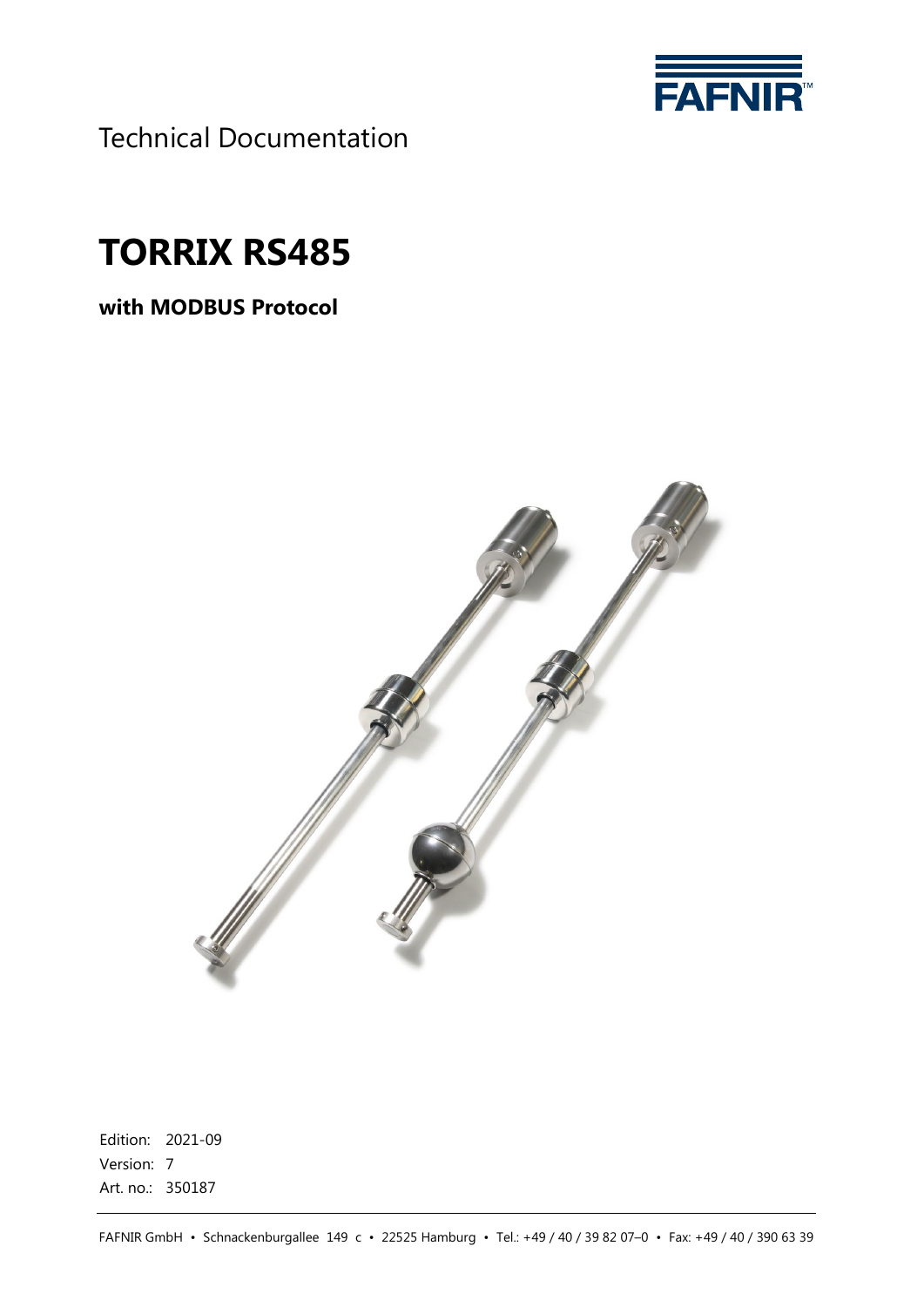

# **Table of contents**

© Copyright:

Reproduction and translation is only permitted with the written consent of the FAFNIR GmbH. The FAFNIR GmbH reserves the right to carry out product alterations without prior notice.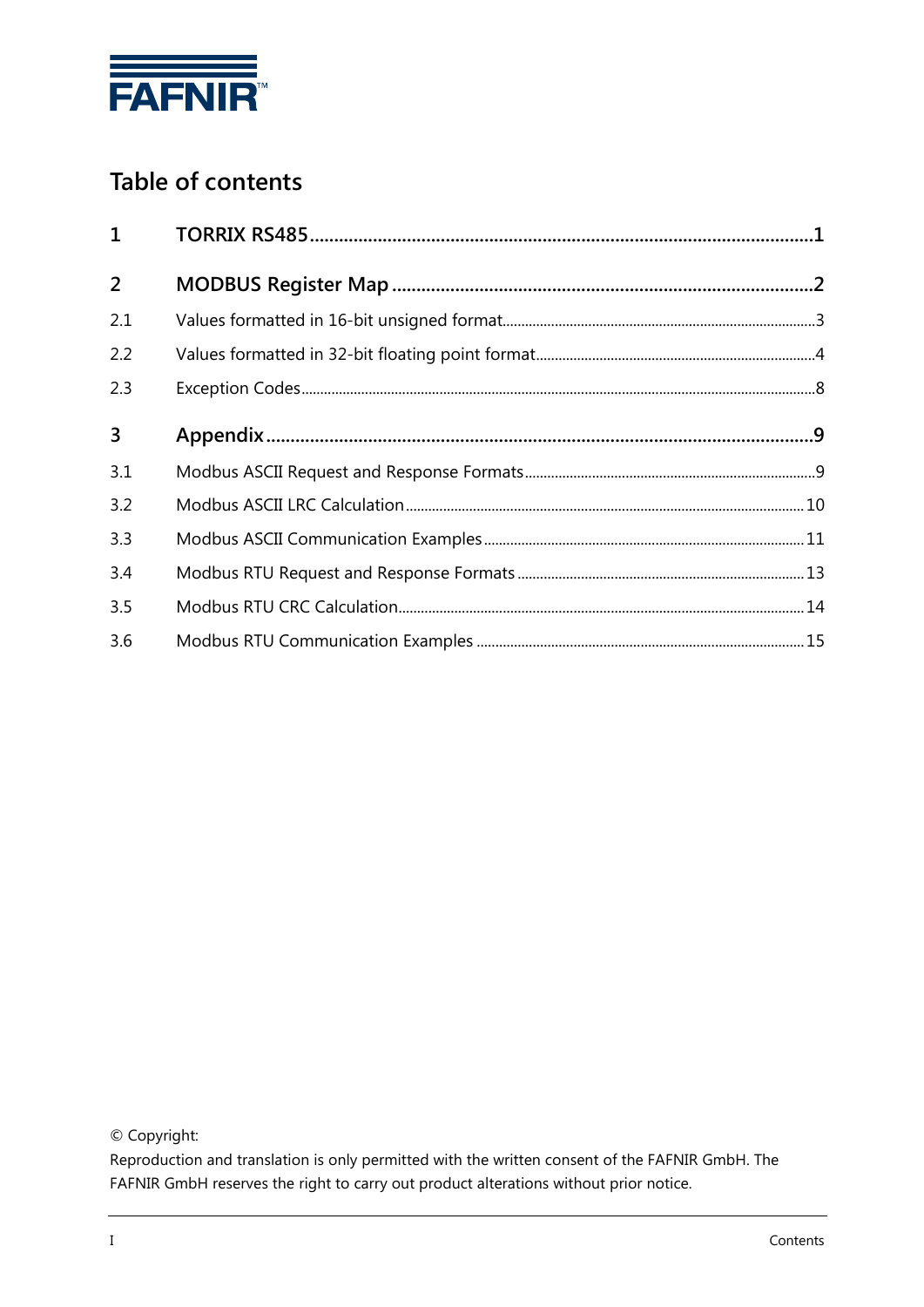

# <span id="page-2-0"></span>1 TORRIX RS485

## **Supported MODBUS Protocol Variants**

TORRIX RS485 with Modbus protocol supports the Modbus protocol variants ASCII and RTU as described in the Modicon Modbus Protocol Reference Guide. The protocol variant used by the Modbus Master is automatically recognised by the TORRIX RS485 with Modbus protocol.

## **Wiring Connections**

The wiring of the level sensors TORRIX RS485 may only be carried out with the power disconnected. For wiring, proceed as follows:

- If not already connected, plug the coupling of the FAFNIR connection cable onto the M12 connector of the sensor head. First tighten the union nut of the M12 connector by hand and then use an open-ended spanner to tighten the nut further 180°. The tightening torque should be between 100 … 150 Ncm.
- Connect the cable coming from the evaluation unit with the FAFNIR connection cable, for example using an installation sleeve, in the following assignment:

| <b>Signal</b> |                | <b>Colour coding of</b><br><b>FAFNIR cables</b> | <b>Assignment of the</b><br>M-12 coupling |
|---------------|----------------|-------------------------------------------------|-------------------------------------------|
| Voltage       | $\overline{+}$ | brown                                           | Pin 1                                     |
| Communication | A              | White                                           | Pin 2                                     |
| Voltage       | –              | blue                                            | Pin 3                                     |
| Communication | B              | <b>Black</b>                                    | Pin 4                                     |

Pin assignment of the coupling of the FAFNIR connection cable

**PE** *On all FAFNIR devices with a RS485 2-wire interface the communication line marked with A is always the positive one (+) and the communication line marked with B is the negative one (-).*

#### **Communication Parameters**

| Baud rate: | 9600 |
|------------|------|
| Data bits: | 8    |
| Parity:    | none |
| Stop bits: | 1    |

## **Modbus Slave Addresses**

The Modbus slave address can be set to any value in the range of 1 to 247. The default slave address is 1.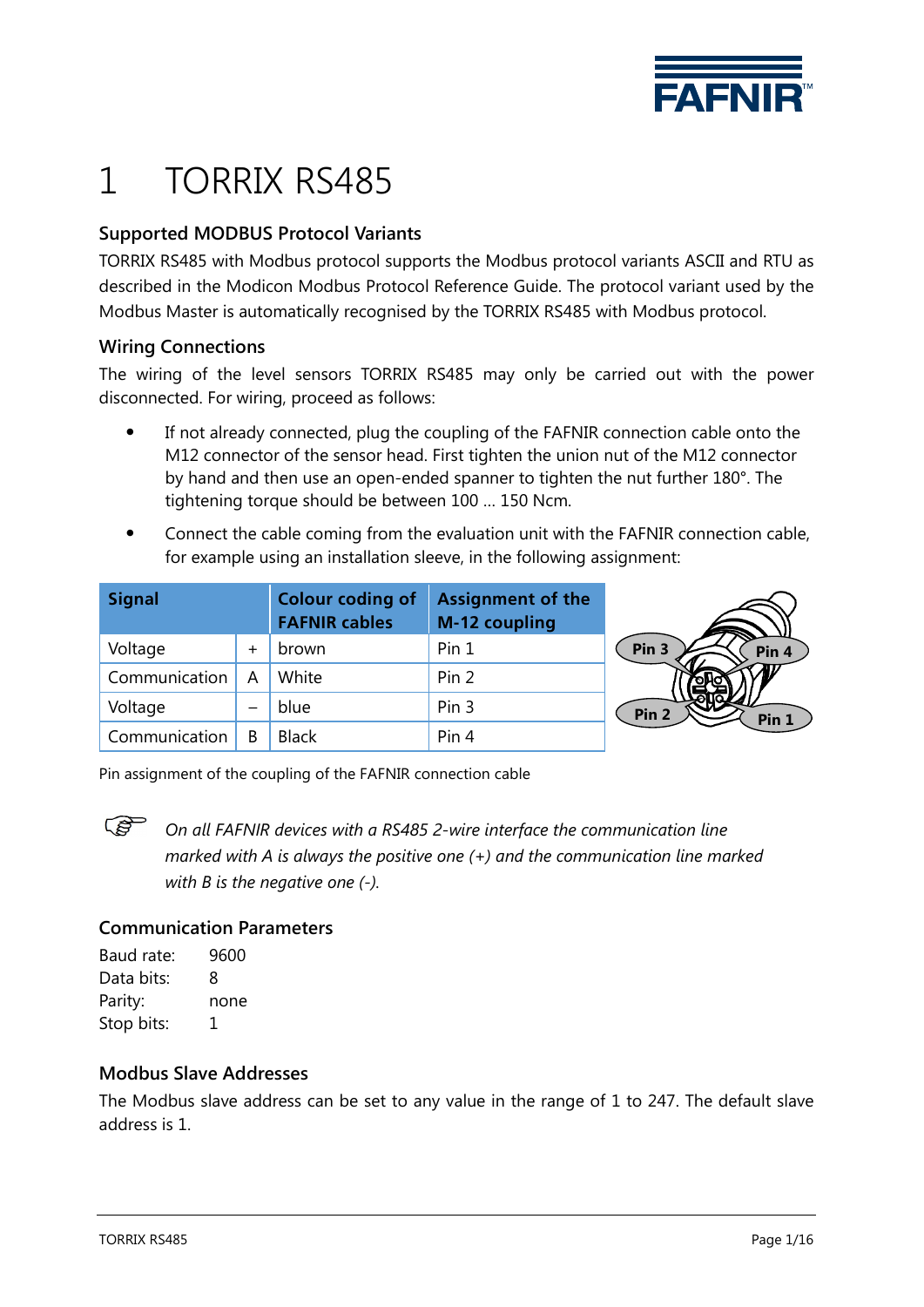

## **Configuration**

The configuration of the sensor (e.g. changing the slave address) is done with the "TORRIX Configuration Tool" that runs on a computer.



**The configuration with a computer must not be executed within potentially explosive areas.**

# <span id="page-3-0"></span>2 MODBUS Register Map

## **Supported Function Codes**

The following function codes are supported:

- Function Code 03 Read Holding Registers
- Function Code 04 Read Input Registers
- Function Code 08 Diagnostics (only sub-function 00 Return Query Data)

# **All registers are read only.**

## **Support of different output formats**

The following output formats are supported:

#### 16-bit unsigned integer

- Big Endian (most significant byte first): [12]
- Little Endian (least significant byte first): [21]

#### 32-bit floating point

- Big Endian (straight word order, most significant byte first): [12] [34]
- Big Endian Bytes Swapped (straight word order, least significant byte first): [21] [43]
- Little Endian (inverse word order, least significant byte first): [43] [21]
- Little Endian Bytes Swapped (inverse word order, most significant byte first): [34] [12]

All values are available in the supported output formats. Different register areas are used for presenting the different output formats.

## **Support of different measurement units**

The following measurement units are supported.

- Metric: mm,  $^{\circ}$ C, kg/m<sup>3</sup> (is equal to g/l)
- US:  $inch, °F, lb/ft<sup>3</sup>$

All measurement values are available in the supported measurement units.

Different register areas are used for presenting the different measurement units.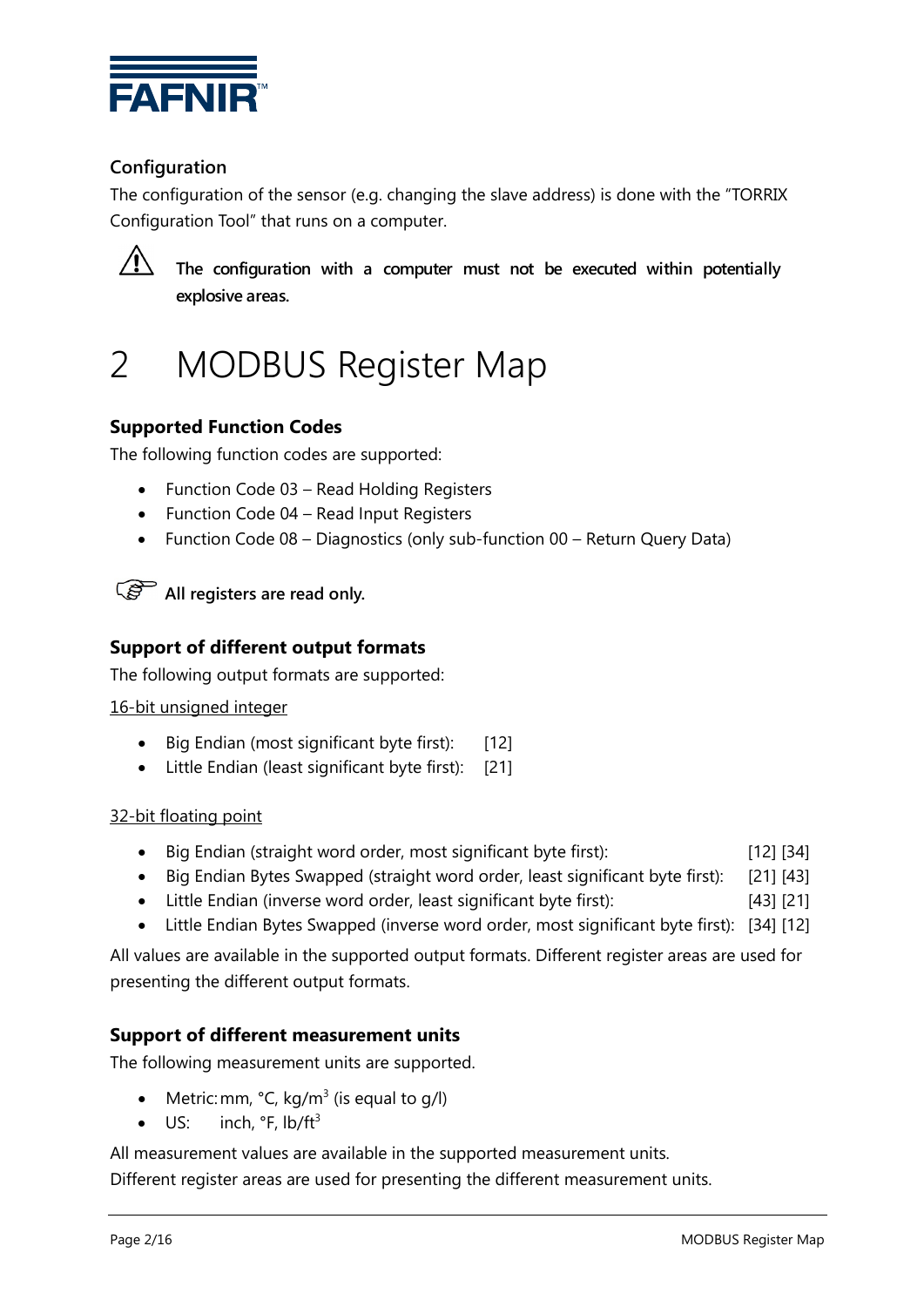

# <span id="page-4-0"></span>**2.1 Values formatted in 16-bit unsigned format**

The values formatted in 16-bit unsigned format can be read out using the following two Function Codes:

- Function Code 03 Read Holding Registers
- Function Code 04 Read Input Registers

You must add 30001 or 40001 to the address shown in the table to get the register number. Please consider that the address shown in the table has a hexadecimal format while the register number has a decimal format.

#### **16-bit, unsigned integer**

|               | <b>Address</b> | <b>Description</b>                     |
|---------------|----------------|----------------------------------------|
| <b>Format</b> | <b>Format</b>  |                                        |
| $[12]$        | $[21]$         |                                        |
| 0x0000        | 0x0100         | Serial number (upper digits)           |
| 0x0001        | 0x0101         | Serial number (lower digits)           |
| 0x0002        | 0x0102         | Firmware version (digits 1 and 2)      |
| 0x0003        | 0x0103         | Firmware version (digits 3 and 4)      |
| 0x0004        | 0x0104         | Protocol version                       |
| 0x0005        | 0x0105         | Probe type                             |
| 0x0006        | 0x0106         | Probe length in mm                     |
| 0x0007        | 0x0107         | Probe length in inch                   |
| 0x0008        | 0x0108         | Number of floats                       |
| 0x0009        | 0x0109         | Number of discrete temperature sensors |
| 0x000A        | 0x010A         | Status of probe                        |
| 0x000B        | 0x010B         | Number of density modules              |

#### Values

#### Protocol version

This is the version of the MODBUS protocol that is supported by the probe.

A value of e.g. 0x0103 stands for protocol version 1.03.

Existing protocol versions:

- 1.00 first release of the MODBUS protocol
- 1.01 minor corrections (with no functional relevance)
- 1.02 added registers for density measurement
- 1.03 added support for the Modbus protocol variant RTU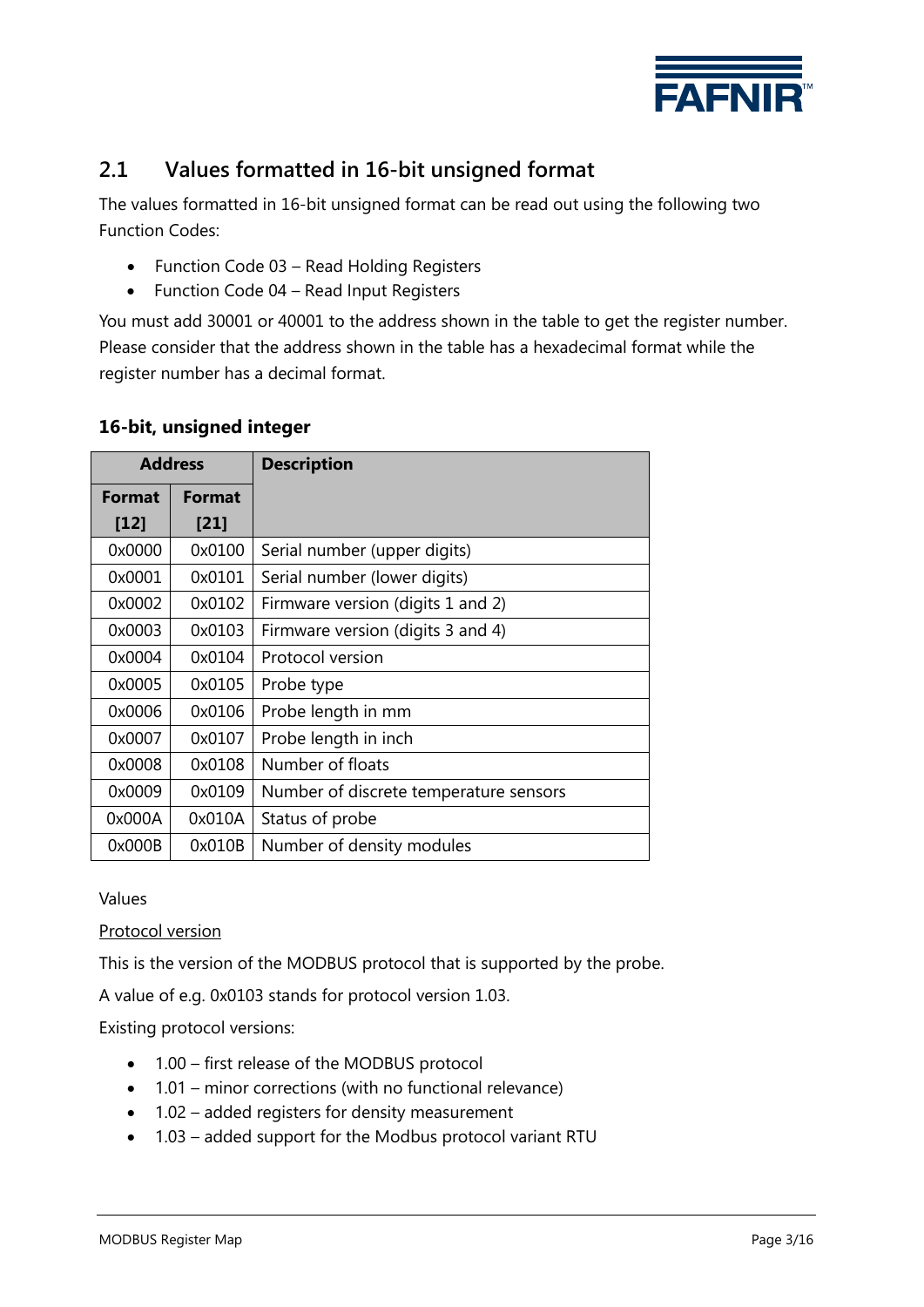

## Probe type

- $\bullet$  1 = Basic
- $2 = Standard$
- $\bullet$  3 = Advanced
- $\bullet$  4 = Flex

## Number of discrete temperature sensors

The number of discrete temperature sensors depends on the variant of the probe. Not all probes can be equipped with discrete temperature sensors.

## Status of probe

The probe can be in one of the following states:

- $\bullet$  0 = ok
- $\bullet$  1 = internal error

## Number of density modules

The number of density modules that a probe can be equipped with depends on the variant of the probe. Not all probes can be equipped with density modules.

# <span id="page-5-0"></span>**2.2 Values formatted in 32-bit floating point format**

The values formatted according to the IEEE 754 single-precision 32-bit floating point format can be read out using the following two Function Codes:

- Function Code 03 Read Holding Registers
- Function Code 04 Read Input Registers

You must add 30001 or 40001 to the address shown in the table to get the register number. Please consider that the address shown in the table has a hexadecimal format while the register number has a decimal format.

Two consecutive 16-bit registers must be read to get the complete 32-bit floating point value. If a requested 32-bit floating point value is either not supported by the probe type or the probe has an error the returned value will be NaN (0x7FA00000).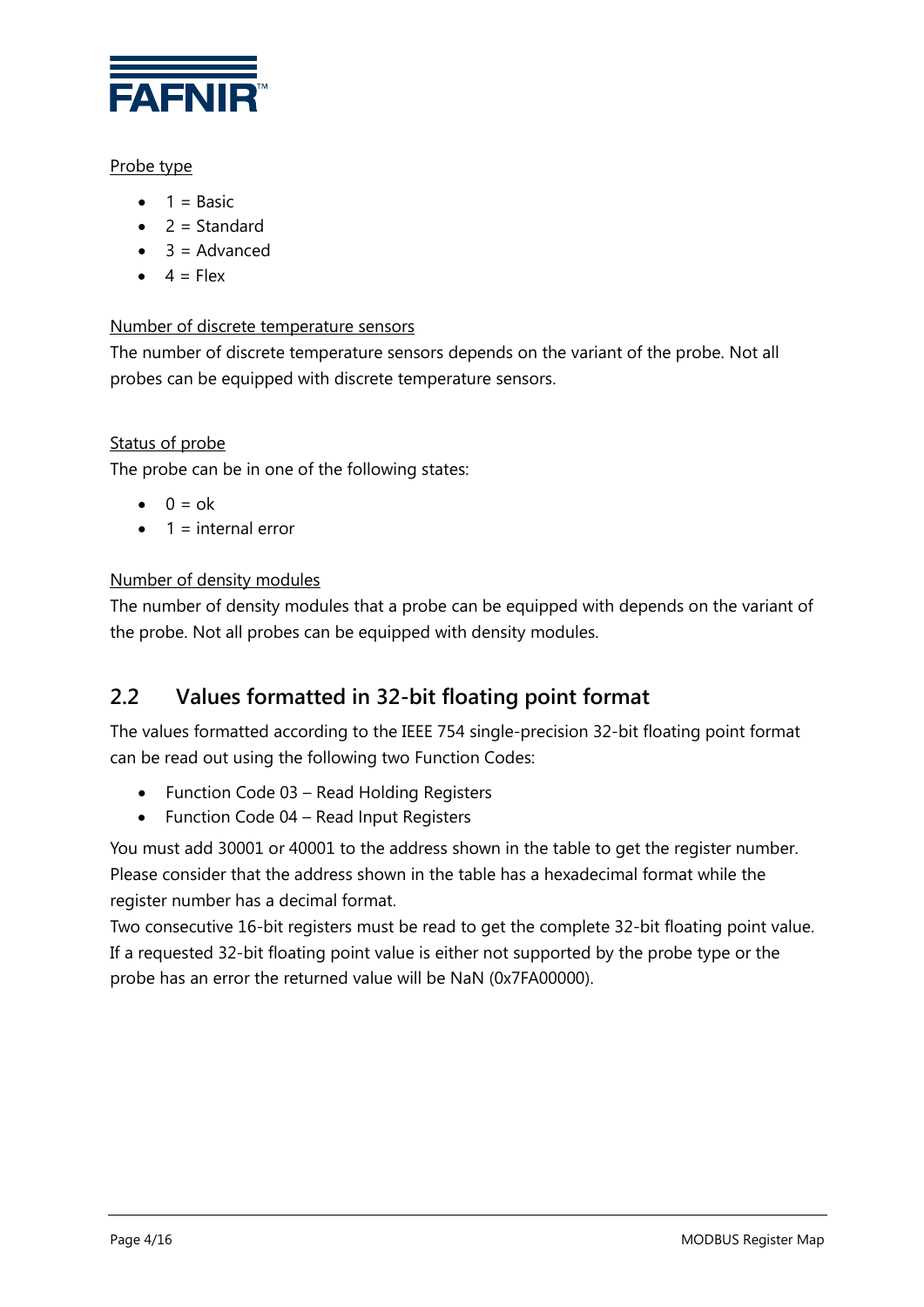

| <b>Address</b> |               |               | <b>Description</b> |                                           |
|----------------|---------------|---------------|--------------------|-------------------------------------------|
| <b>Format</b>  | <b>Format</b> | <b>Format</b> | <b>Format</b>      |                                           |
| [12][34]       | [21][43]      | [43][21]      | [34][12]           |                                           |
| 0x0020         | 0x0120        | 0x0220        | 0x0320             | Level of product (upper float)            |
| 0x0021         | 0x0121        | 0x0221        | 0x0321             |                                           |
| 0x0022         | 0x0122        | 0x0222        | 0x0322             | Level of water (lower float)              |
| 0x0023         | 0x0123        | 0x0223        | 0x0323             |                                           |
| 0x0024         | 0x0124        | 0x0224        | 0x0324             | Average temperature                       |
| 0x0025         | 0x0125        | 0x0225        | 0x0325             |                                           |
|                |               |               |                    |                                           |
| 0x0026         | 0x0126        | 0x0226        | 0x0326             | Temperature of temperature sensor 1 *     |
| 0x0027         | 0x0127        | 0x0227        | 0x0327             | (position near the bottom of the probe)   |
| 0x0028         | 0x0128        | 0x0228        | 0x0328             | Temperature of temperature sensor 2 *     |
| 0x0029         | 0x0129        | 0x0229        | 0x0329             |                                           |
| 0x002A         | 0x012A        | 0x022A        | 0x032A             | Temperature of temperature sensor 3 *     |
| 0x002B         | 0x012B        | 0x022B        | 0x032B             |                                           |
| 0x002C         | 0x012C        | 0x022C        | 0x032C             | Temperature of temperature sensor 4 *     |
| 0x002D         | 0x012D        | 0x022D        | 0x032D             |                                           |
| 0x002E         | 0x012E        | 0x022E        | 0x032E             | Temperature of temperature sensor 5 *     |
| 0x002F         | 0x012F        | 0x022F        | 0x032F             | (position near to the top of the probe)   |
|                |               |               |                    |                                           |
| 0x0030         | 0x0130        | 0x0230        | 0x0330             | Location of temperature sensor 1 *        |
| 0x0031         | 0x0131        | 0x0231        | 0x0331             | (position near the bottom of the probe)   |
| 0x0032         | 0x0132        | 0x0232        | 0x0332             | Location of temperature sensor 2 *        |
| 0x0033         | 0x0133        | 0x0233        | 0x0333             |                                           |
| 0x0034         | 0x0134        | 0x0234        | 0x0334             | Location of temperature sensor 3 *        |
| 0x0035         | 0x0135        | 0x0235        | 0x0335             |                                           |
| 0x0036         | 0x0136        | 0x0236        | 0x0336             | Location of temperature sensor 4 *        |
| 0x0037         | 0x0137        | 0x0237        | 0x0337             |                                           |
| 0x0038         | 0x0138        | 0x0238        | 0x0338             | Location of temperature sensor 5 *        |
| 0x0039         | 0x0139        | 0x0239        | 0x0339             | (position near the top of the probe)      |
|                |               |               |                    |                                           |
| 0x003A         | 0x013A        | 0x023A        | 0x033A             | Density measured with density module 1 ** |
| 0x003B         | 0x013B        | 0x023B        | 0x033B             | (upper density module)                    |
| 0x003C         | 0x013C        | 0x023C        | 0x033C             | Density measured with density module 2 ** |
| 0x003D         | 0x013D        | 0x023D        | 0x033D             | (lower density module)                    |
|                |               |               |                    |                                           |

# **32-Bit Floating Point, Measurement Units: Metric (mm, °C, kg/m3)**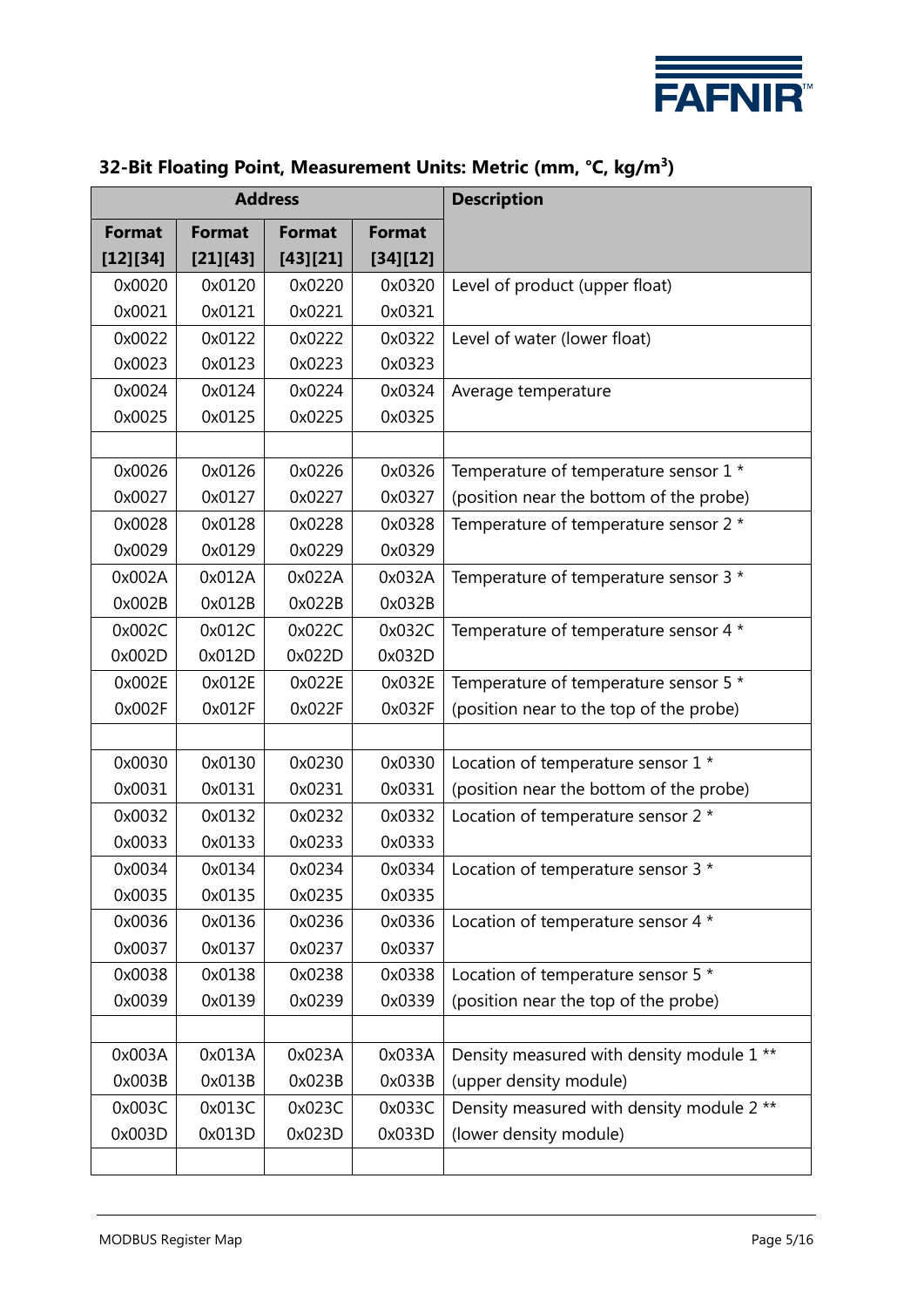

| <b>Address</b> |               |               |               | <b>Description</b>              |
|----------------|---------------|---------------|---------------|---------------------------------|
| <b>Format</b>  | <b>Format</b> | <b>Format</b> | <b>Format</b> |                                 |
| [12][34]       | [21][43]      | [43][21]      | [34][12]      |                                 |
| 0x003E         | 0x013E        | 0x023E        | 0x033E        | Location of density module 1 ** |
| 0x003F         | 0x013F        | 0x023F        | 0x033F        | (upper density module)          |
| 0x0040         | 0x0140        | 0x0240        | 0x0340        | Location of density module 2 ** |
| 0x0041         | 0x0141        | 0x0241        | 0x0341        | (lower density module)          |

# **32-Bit Floating Point, Measurement Units: Metric (mm, °C, kg/m3)**

\* Discrete temperature sensors are not available in all probe variants.

\*\* Density measurement is an optional functionality and not available in all probe variants.

| <b>Address</b> |               |               | <b>Description</b> |                                         |
|----------------|---------------|---------------|--------------------|-----------------------------------------|
| <b>Format</b>  | <b>Format</b> | <b>Format</b> | <b>Format</b>      |                                         |
| [12][34]       | [21][43]      | [43][21]      | [34][12]           |                                         |
| 0x0420         | 0x0520        | 0x0620        | 0x0720             | Level of product (upper float)          |
| 0x0421         | 0x0521        | 0x0621        | 0x0721             |                                         |
| 0x0422         | 0x0522        | 0x0622        | 0x0722             | Level of water (lower float)            |
| 0x0423         | 0x0523        | 0x0623        | 0x0723             |                                         |
| 0x0424         | 0x0524        | 0x0624        | 0x0724             | Average temperature                     |
| 0x0425         | 0x0525        | 0x0625        | 0x0725             |                                         |
|                |               |               |                    |                                         |
| 0x0426         | 0x0526        | 0x0626        | 0x0726             | Temperature of temperature sensor 1 *   |
| 0x0427         | 0x0527        | 0x0627        | 0x0727             | (position near the bottom of the probe) |
| 0x0428         | 0x0528        | 0x0628        | 0x0728             | Temperature of temperature sensor 2 *   |
| 0x0429         | 0x0529        | 0x0629        | 0x0729             |                                         |
| 0x042A         | 0x052A        | 0x062A        | 0x072A             | Temperature of temperature sensor 3 *   |
| 0x042B         | 0x052B        | 0x062B        | 0x072B             |                                         |
| 0x042C         | 0x052C        | 0x062C        | 0x072C             | Temperature of temperature sensor 4 *   |
| 0x042D         | 0x052D        | 0x062D        | 0x072D             |                                         |
| 0x042E         | 0x052E        | 0x062E        | 0x072E             | Temperature of temperature sensor 5 *   |
| 0x042F         | 0x052F        | 0x062F        | 0x072F             | (position near the top of the probe)    |
|                |               |               |                    |                                         |
| 0x0430         | 0x0530        | 0x0630        | 0x0730             | Location of temperature sensor 1 *      |
| 0x0431         | 0x0531        | 0x0631        | 0x0731             | (position near the bottom of the probe) |
| 0x0432         | 0x0532        | 0x0632        | 0x0732             | Location of temperature sensor 2 *      |
| 0x0433         | 0x0533        | 0x0633        | 0x0733             |                                         |

## **32-Bit Floating Point, Measurement Units: US (inch, °F, lb/ft<sup>3</sup>)**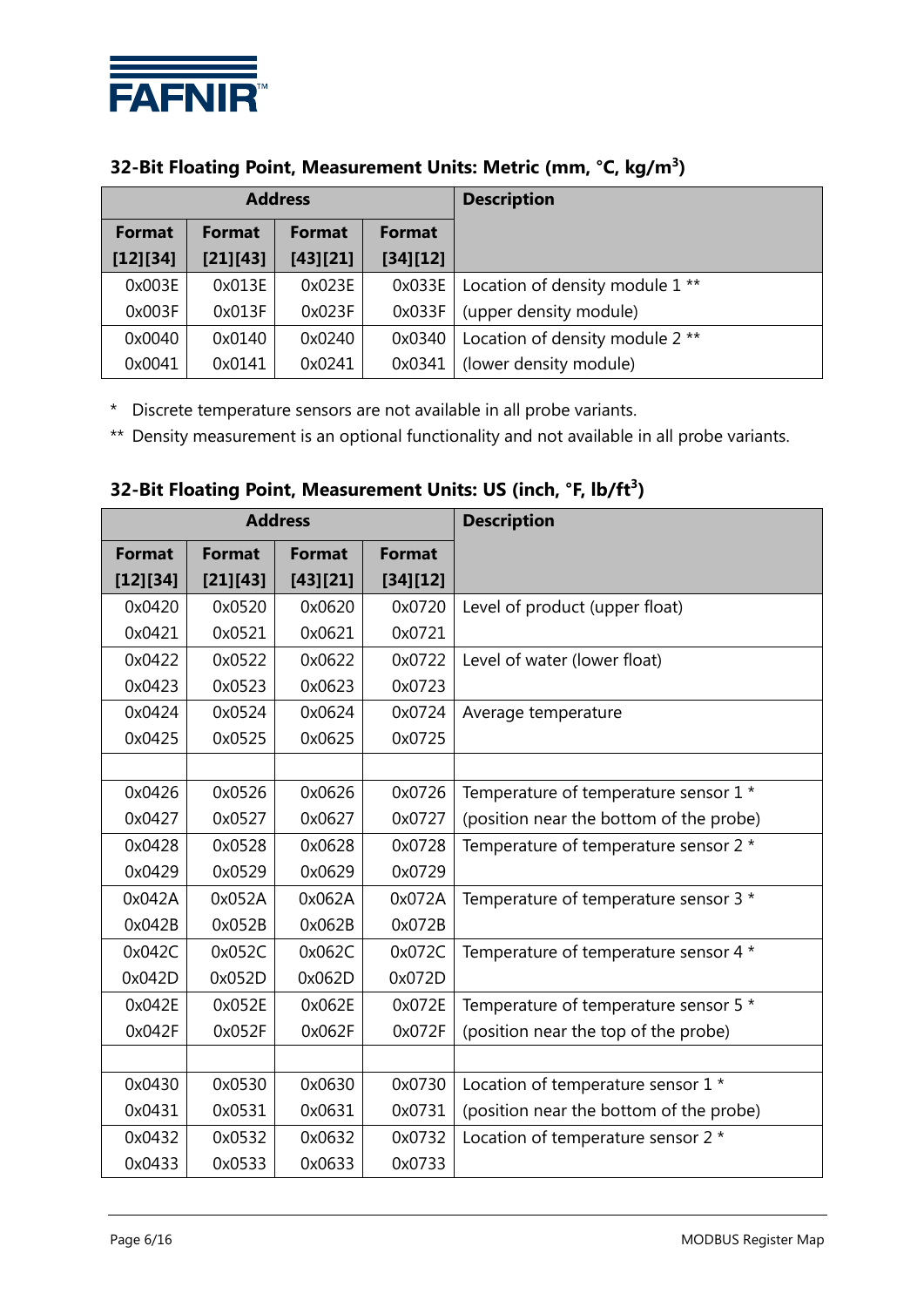

| <b>Address</b> |               |               | <b>Description</b> |                                           |
|----------------|---------------|---------------|--------------------|-------------------------------------------|
| <b>Format</b>  | <b>Format</b> | <b>Format</b> | <b>Format</b>      |                                           |
| $[12][34]$     | [21][43]      | [43][21]      | [34][12]           |                                           |
| 0x0434         | 0x0534        | 0x0634        | 0x0734             | Location of temperature sensor 3 *        |
| 0x0435         | 0x0535        | 0x0635        | 0x0735             |                                           |
| 0x0436         | 0x0536        | 0x0636        | 0x0736             | Location of temperature sensor 4 *        |
| 0x0437         | 0x0537        | 0x0637        | 0x0737             |                                           |
| 0x0438         | 0x0538        | 0x0638        | 0x0738             | Location of temperature sensor 5 *        |
| 0x0439         | 0x0539        | 0x0639        | 0x0739             | (position near the top of the probe)      |
|                |               |               |                    |                                           |
| 0x043A         | 0x053A        | 0x063A        | 0x073A             | Density measured with density module 1 ** |
| 0x043B         | 0x053B        | 0x063B        | 0x073B             | (upper density module)                    |
| 0x043C         | 0x053C        | 0x063C        | 0x073C             | Density measured with density module 2 ** |
| 0x043D         | 0x053D        | 0x063D        | 0x073D             | (lower density module)                    |
|                |               |               |                    |                                           |
| 0x043E         | 0x053E        | 0x063E        | 0x073E             | Location of density module 1 **           |
| 0x043F         | 0x053F        | 0x063F        | 0x073F             | (upper density module)                    |
| 0x0440         | 0x0540        | 0x0640        | 0x0740             | Location of density module 2 **           |
| 0x0441         | 0x0541        | 0x0641        | 0x0741             | (lower density module)                    |

# **32-Bit Floating Point, Measurement Units: US (inch, °F, lb/ft<sup>3</sup>)**

\* Discrete temperature sensors are not available in all probe variants.

\*\* Density measurement is an optional functionality and not available in all probe variants.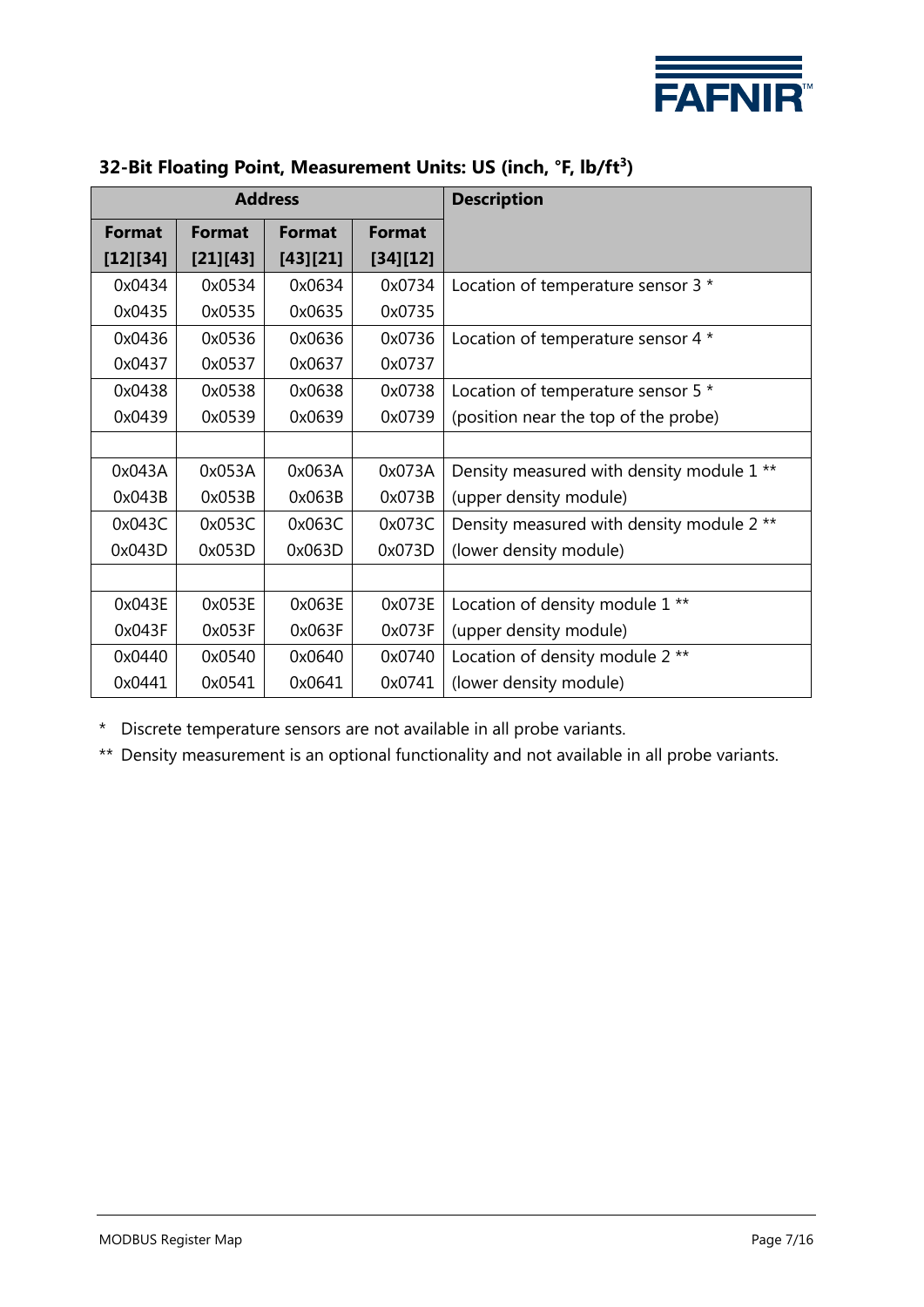

# <span id="page-9-0"></span>**2.3 Exception Codes**

The following exception codes are supported:

- 01 Illegal Function
- 02 Illegal Data Address
- 03 Illegal Data Value

#### 01 - Illegal Function

The exception code Illegal Function is returned under the following circumstances:

- A function code other than 03 , 04 or 08 is used
- The function code 08 is used with a sub-function code other than 0000

#### 02 - Illegal Data Address

The exception code Illegal Data Address is returned under the following circumstances:

- The function code 03 or 04 is used with a starting address that is not included in the TORRIX Modbus register map
- The function code 03 or 04 is used with a correct starting address but the number of registers requested results in an address that is not included in the TORRIX Modbus register map

#### 03 - Illegal Data Value

The exception code Illegal Data Value is returned under the following circumstances:

• The function code 03 or 04 is used and the number of registers requested is either 0 or higher than 34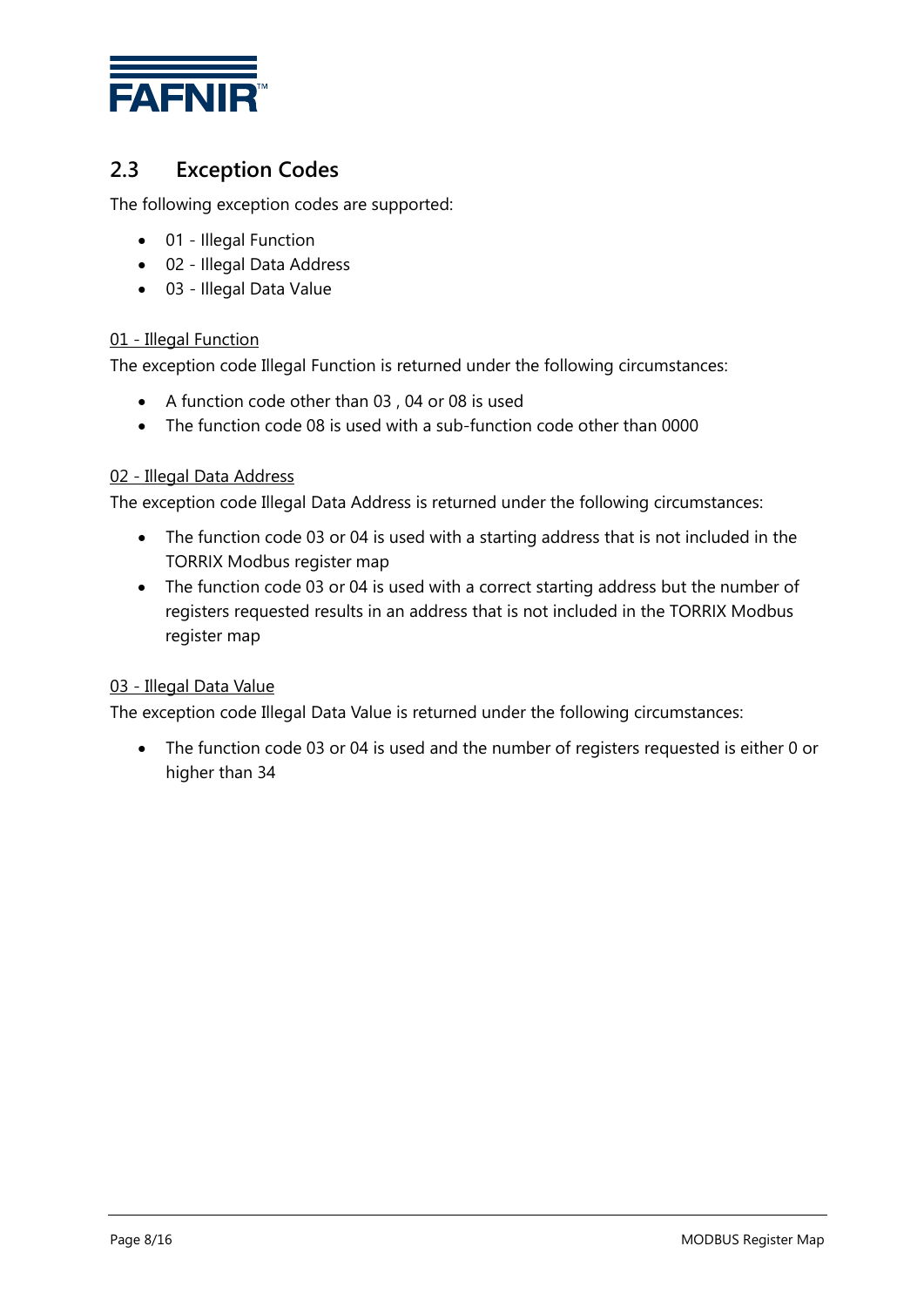

# <span id="page-10-0"></span>3 Appendix

# <span id="page-10-1"></span>**3.1 Modbus ASCII Request and Response Formats**

#### **Requests and Responses for Function Codes 03 and 04**

Request

| <b>Start</b><br><b>Character</b> | <b>Slave</b><br><b>Address</b> | <b>Function</b><br>Code | <b>Register</b><br><b>Start</b><br><b>Address</b> | <b>Number</b><br>оf<br><b>Registers</b> | <b>LRC</b> | End<br><b>Characters</b> |
|----------------------------------|--------------------------------|-------------------------|---------------------------------------------------|-----------------------------------------|------------|--------------------------|
| 1 char                           | 2 chars                        | 2 chars                 | 4 chars                                           | 4 chars                                 | 2 chars    | 2 chars                  |
| $\prime$ , $\prime$              | 1 to 247                       | 03 or 04                | Address                                           | Number                                  | $***$      | cr and If                |
| 0x3A                             | $0x01$ to<br>0xF7              | $0x03$ or<br>0x04       | hi and lo                                         | hi and lo<br>$\star$                    |            | 0x0D, 0x0A               |

#### Regular Response

| <b>Start</b><br><b>Character</b> | <b>Slave</b><br><b>Address</b> | <b>Function</b><br>Code | <b>Byte</b><br>Count | <b>Register</b><br><b>Value</b> | $\ddotsc$ | <b>Register</b><br><b>Value</b> | <b>LRC</b> | End<br><b>Characters</b> |
|----------------------------------|--------------------------------|-------------------------|----------------------|---------------------------------|-----------|---------------------------------|------------|--------------------------|
| 1 char                           | 2 chars                        | 2 chars                 | 2 chars              | 4 chars                         |           | 4 chars                         | 2 chars    | 2 chars                  |
| $^{\prime}$ .                    | 1 to 247                       | 03 or 04                | $***$                | 0 to 65535                      |           | 0 to 65535                      | $***$      | cr and If                |
| 0x3A                             | $0x01$ to<br>0xF7              | $0x03$ or<br>0x04       |                      | 0x0000 to<br>0xFFFF             |           | 0x0000 to<br>0xFFFF             |            | 0x0D, 0x0A               |

## Exception Response

| <b>Start</b><br><b>Character</b> | <b>Slave</b><br><b>Address</b> | <b>Function</b><br>Code | <b>Exception</b><br>Code | <b>LRC</b> | <b>End</b><br><b>Characters</b> |
|----------------------------------|--------------------------------|-------------------------|--------------------------|------------|---------------------------------|
| 1 char                           | 2 chars<br>1 to 247            | 2 chars                 | 2 chars                  | 2 chars    | 2 chars                         |
| $^{\prime}$ .                    | 1 to 247                       | $FC + 0x80$             | 01, 02 or 03             | $***$      | cr and If                       |
| 0x3A                             | $0x01$ to<br>0xF7              | $0x83$ or<br>0x84       | 0x01, 0x02 or 0x03       |            | 0x0D, 0x0A                      |

\* Number of Registers is the number of registers requested and must be in the range of 1 to 34

\*\* Byte Count is the number of bytes (not registers) returned

\*\*\* see Appendix Modbus ASCII LRC Calculation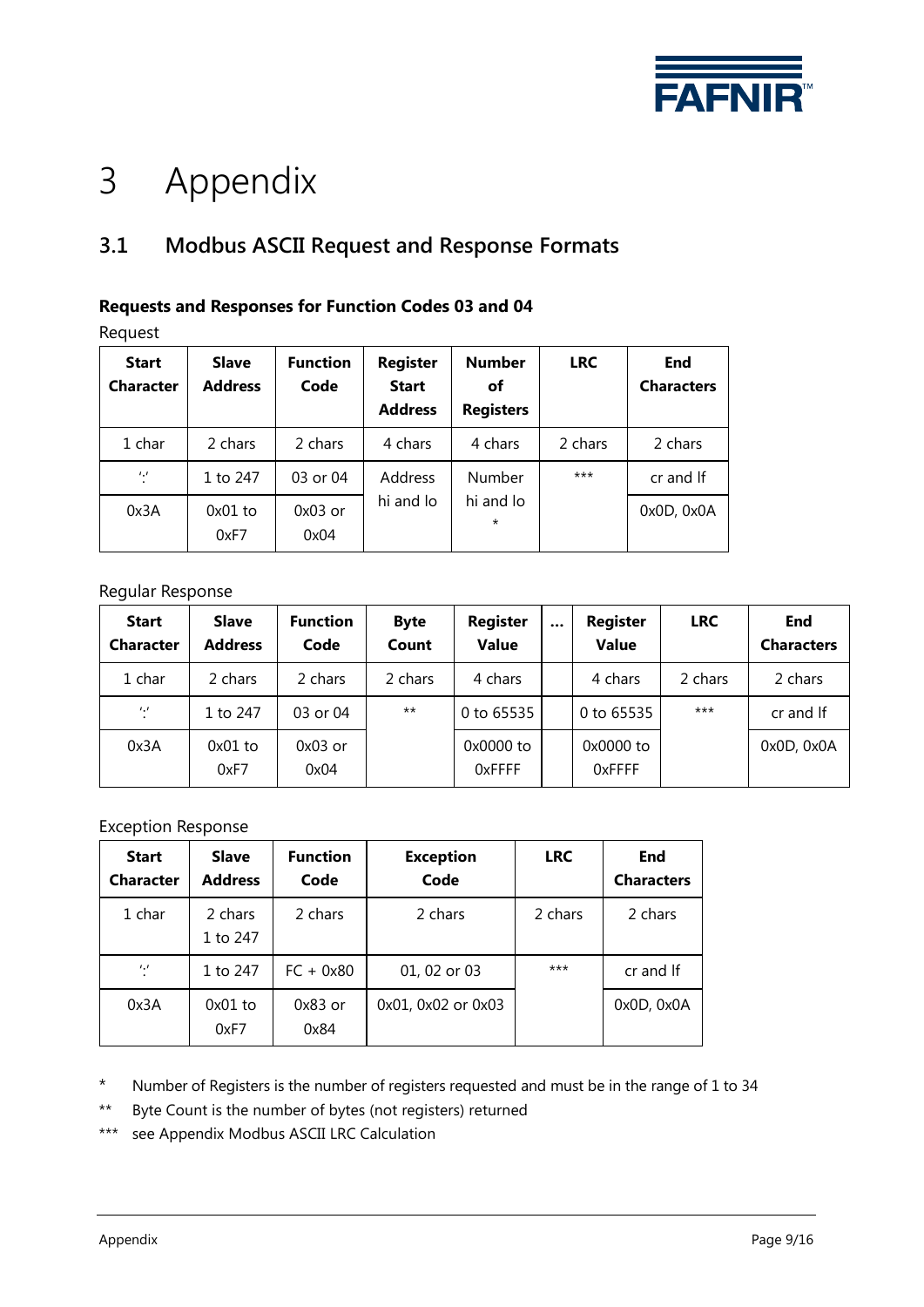

# <span id="page-11-0"></span>**3.2 Modbus ASCII LRC Calculation**

The Longitudinal Redundancy Check (LRC) of a Modbus ASCII message must be calculated as follows:

- 1. Sum up all bytes of the message, excluding the starting character {:} and the ending characters {cr} and {lf}. The sum is build up in a one-byte field, so all carries will be discarded.
- 2. Calculate the ones-complement of the sum by subtracting the sum from 0xFF.
- 3. Calculate the twos-complement of the sum by adding 0x01 to the ones-complement of the sum.

#### **Example**

This example shows how the LRC of the complete message {:}010300200006**D6**{cr}{lf} must be calculated.

Note:

- control characters of the message shown in brackets
- LRC of the message shown in bold characters

#### LRC calculation

- 1. Sum up all bytes without the start and end characters in a one-byte field  $0x01 + 0x03 + 0x00 + 0x20 + 0x00 + 0x06 = 0x2A$
- 2. Ones-complement of the sum (0xFF sum)  $0xFF - 0x2A = 0xD5$
- 3. Twos-complement of the sum (ones-complement of the sum + 0x01)  $0xD5 + 0x01 = 0xD6$
- $\Rightarrow$  The LRC of the message 010300200006 is D6 and must be placed just before the ending characters {cr} and {lf}. The complete message of this example has the format {:}010300200006D6{cr}{lf}.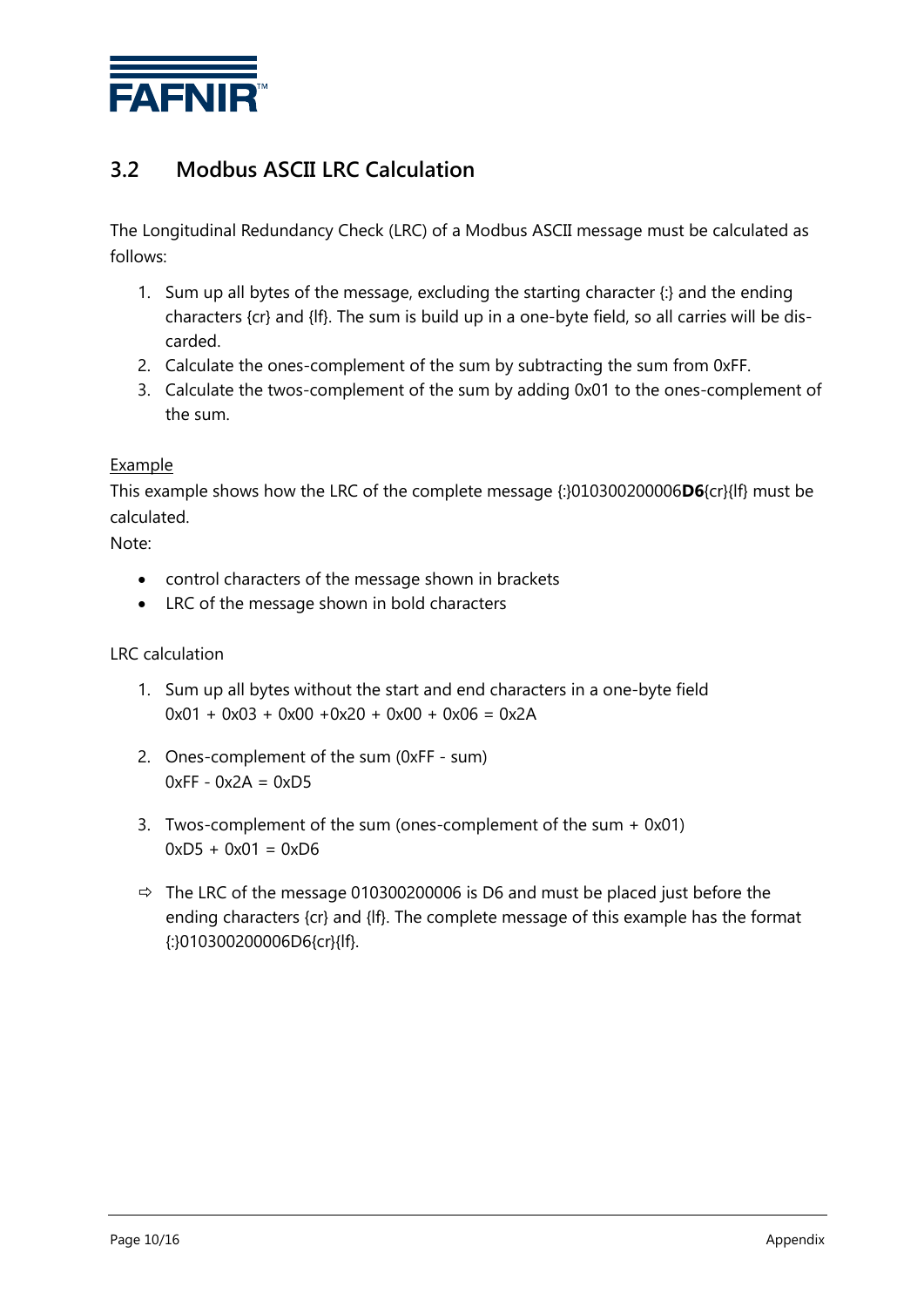

# <span id="page-12-0"></span>**3.3 Modbus ASCII Communication Examples**

## **Read the serial number of the probe**

The serial number is available in the register pairs 0x0000/0x0001 (Big Endian) and 0x0100/0x0101 (Little Endian).

Reading the serial number in Big Endian format from a probe with slave address 1 using Function Code 03 looks like this:

```
Request: {:}010300000002FA{cr}{lf}
Response: {:}0103040002317154{cr}{lf}
Evaluation:
Register 0x0000 = 0x0002Register 0x0001 = 0x3171
```
 $\Rightarrow$  Serial number = 0x00023171 = 143729

## **Read all static values of the probe**

Reading all static values in Big Endian format from a probe with slave address 1 using Function Code 03 looks like this:

Request: {:}01030000000CF0{cr}{lf}

Response: {:}0103180002317105080304010300020B0D006F000200050000000098{cr}{lf} Evaluation:

Serial number, Register 0x0000/0x0001 = 0x00023171 = 143729

Firmware version, Register 0x0002/0x0003 = 0x05080304  $\rightarrow$  V5.8.3.4

Protocol version, Register 0x0004 =  $0x0103 \rightarrow 1.03$ 

Probe type, Register 0x0005 = 0x0002  $\rightarrow$  Standard

Probe length in mm, Register  $0x0006 = 0x0B0D \rightarrow 2829$  mm

Probe length in inch, Register  $0 \times 0007 = 0 \times 006F \rightarrow 111$  inch

Number of floats, Register 0x0008 = 0x0002  $\rightarrow$  2 floats

Number of discrete temperature sensors, Register 0x0009 = 0x0005  $\rightarrow$  5 temp. sensors

Status of probe, Register 0x000A =  $0x0000 \rightarrow$  Status = ok

Number of density modules, Register 0x000B = 0x0000  $\rightarrow$  0 density modules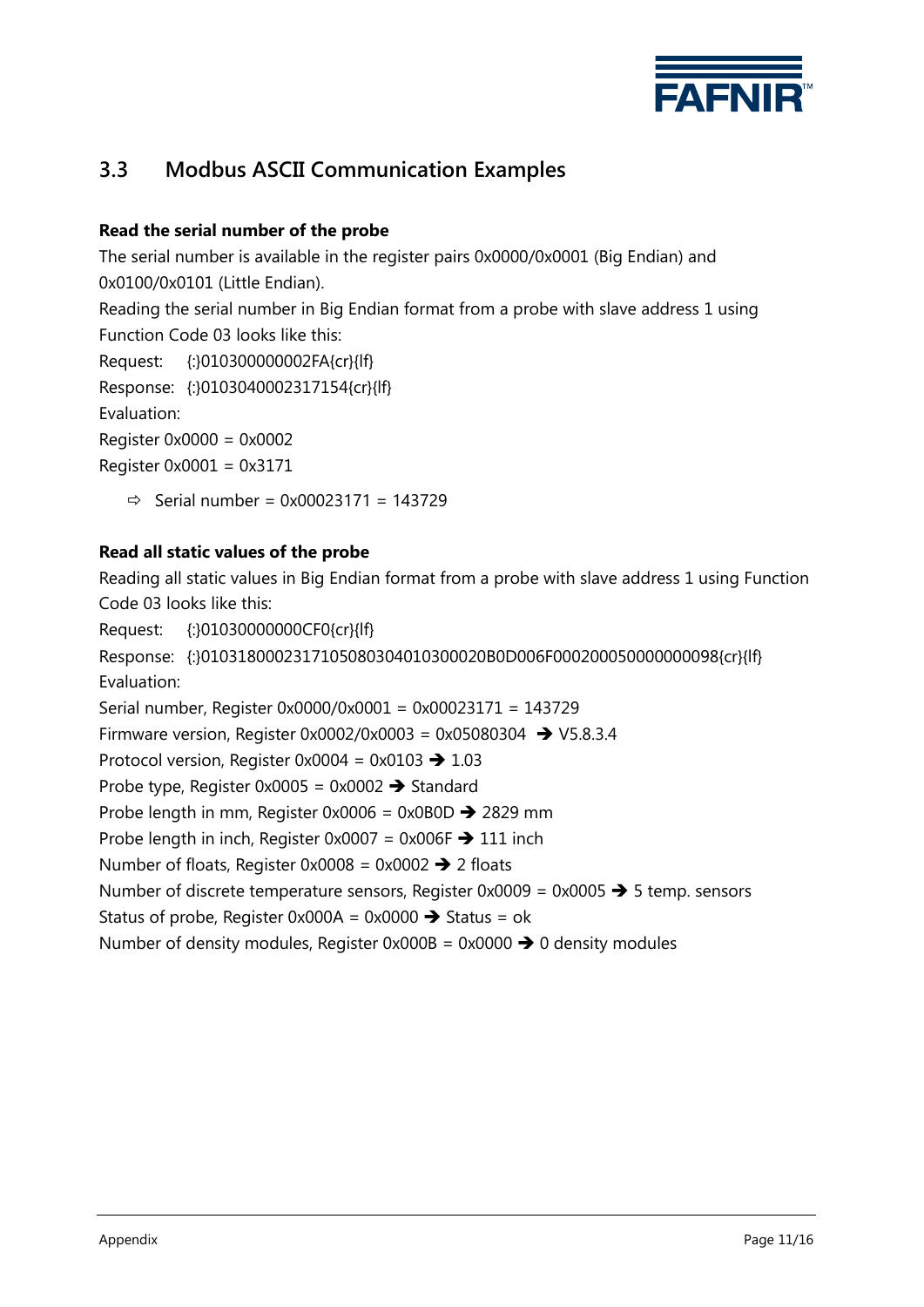

#### **Read the level of product**

The level of product is available as 32-bit floating point value in metric and US units. Relevant registers for the level of product in metric units:

- 0x0020/0x0021 format [12][34], Big Endian
- 0x0120/0x0121 format [21][43], Big Endian, Bytes Swapped
- 0x0220/0x0221 format [43][21], Little Endian, Bytes Swapped
- 0x0320/0x0321 format [34][12], Little Endian

Relevant registers for the level of product in US units:

- 0x0420/0x0421 format [12][34], Big Endian
- $0x0520/0x0521$  format [21][43], Big Endian, Bytes Swapped
- 0x0620/0x0621 format [43][21], Little Endian, Bytes Swapped
- 0x0720/0x0721 format [34][12], Little Endian

Reading the level of product from a probe with slave address 1 in metric units and format [43][21] (Little Endian, Bytes Swapped) using Function Code 04 looks like this:

Request: {:}010402200002D7{cr}{lf}

Response: {:}0104045A2704452D{cr}{lf}

Evaluation:

Register  $0x0220 = 0x5A27$ 

Register  $0x0221 = 0x0445$ 

 $\Rightarrow$  Level of product = 0x4504275A = 2114.459 mm

#### **Read level of product, level of water and average temperature**

The level of product is available as 32-bit floating point value in metric and US units. Reading level of product, level of water and average temperature from a probe with slave address 1 in metric units and format [12][34] (Big Endian) using Function Code 03 looks like this:

Request: {:}010300200006D6{cr}{lf}

Response: {:}01030C4504273444380C9241CF1835D5{cr}{lf} Evaluation:

Level of product, Registers  $0x0020/0x0021 = 0x45042734$   $\rightarrow$  2114.450 mm

Level of water, Registers 0x0022/0x0023 = 0x44380C92  $\rightarrow$  736.196 mm

Average temperature, Registers  $0 \times 0024/0 \times 0025 = 0 \times 41$ CF1835  $\rightarrow 25.887$  °C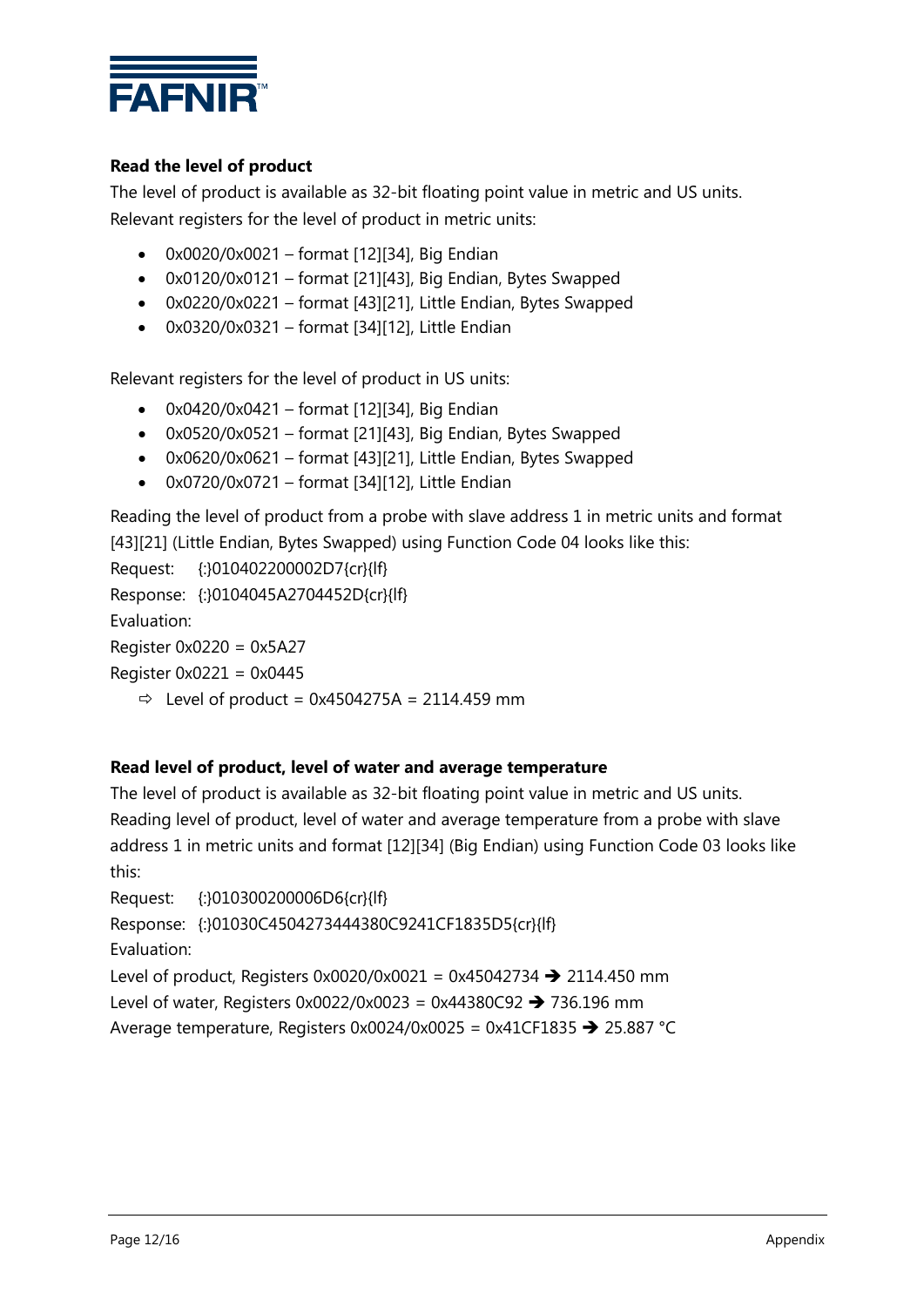

# <span id="page-14-0"></span>**3.4 Modbus RTU Request and Response Formats**

Different to Modbus ASCII messages, the Modus RTU messages do not have a start or stop character for message framing. Modbus RTU messages start and end with a silent interval of at least 3.5-byte times.

## **Requests and Responses for Function Codes 03 and 04**

Request

| <b>Slave</b><br><b>Address</b> | <b>Function</b><br>Code | <b>Register</b><br><b>Start</b><br><b>Address</b> | <b>Number</b><br>of<br><b>Registers</b> | <b>CRC</b> |
|--------------------------------|-------------------------|---------------------------------------------------|-----------------------------------------|------------|
| 1 byte                         | 1 byte                  | 2 bytes                                           | 2 bytes                                 | 2 bytes    |
| 1 to 247                       | 03 or 04                | Address                                           | Number                                  | $***$      |
| $0x01$ to<br>0xF7              | $0x03$ or<br>0x04       | hi and lo                                         | hi and lo<br>$\star$                    |            |

#### Regular Response

| <b>Slave</b><br><b>Address</b> | <b>Function</b><br>Code | <b>Byte</b><br>Count | <b>Register</b><br><b>Value</b> | $\cdots$ | <b>Register</b><br><b>Value</b> | <b>CRC</b> |
|--------------------------------|-------------------------|----------------------|---------------------------------|----------|---------------------------------|------------|
| 1 byte                         | 1 byte                  | 1 byte               | 2 bytes                         |          | 2 bytes                         | 2 bytes    |
| 1 to 247                       | 03 or 04                | $***$                | 0 to 65535                      |          | 0 to 65535                      | $***$      |
| $0x01$ to<br>0xF7              | $0x03$ or<br>0x04       |                      | 0x0000 to<br>0xFFFF             |          | 0x0000 to<br>0xFFFF             |            |

#### Exception Response

| <b>Slave</b><br><b>Address</b> | <b>Function</b><br>Code | <b>Exception</b><br>Code | <b>CRC</b> |
|--------------------------------|-------------------------|--------------------------|------------|
| 1 byte<br>1 to 247             | 1 byte                  | 1 byte                   | 2 bytes    |
| 1 to 247                       | $FC + 0x80$             | 01, 02 or 03             | $***$      |
| $0x01$ to<br>0xF7              | $0x83$ or<br>0x84       | 0x01, 0x02 or 0x03       |            |

\* Number of Registers is the number of registers requested and must be in the range of 1 to 34

\*\* Byte Count is the number of bytes (not registers) returned

\*\*\* see Appendix Modbus RTU CRC Calculation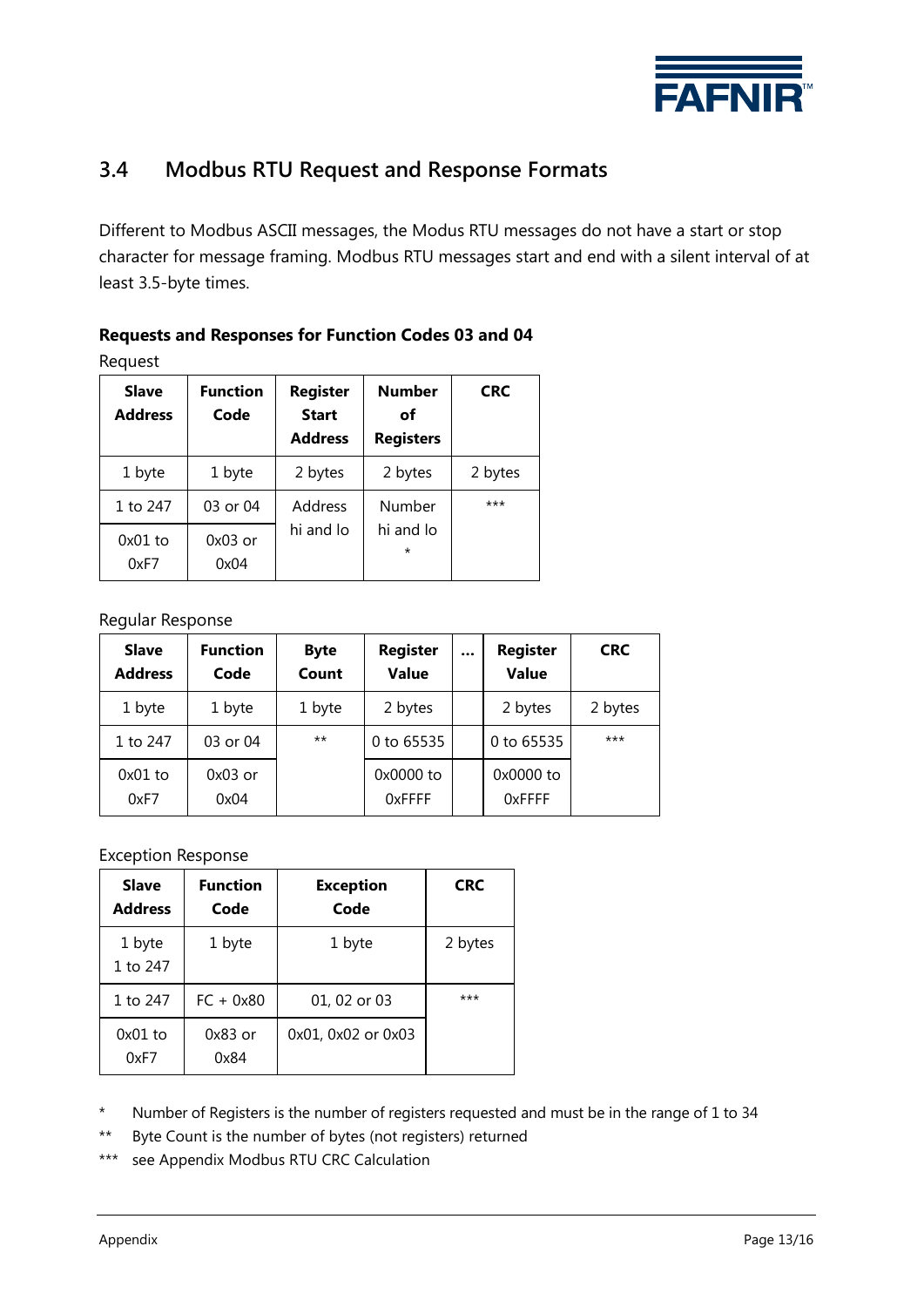

# <span id="page-15-0"></span>**3.5 Modbus RTU CRC Calculation**

The Cyclical Redundancy Check (CRC) of a Modbus RTU message has the following characteristics:

- CRC length: 16 bits
- Seed (initial value): 0xFFFF
- Polynomial: 0xA001 (1010 0000 0000 0001)

## Example C Routine for the Modbus RTU CRC Calculation

```
unsigned int MODBUS_RTU_Calc_CRC(unsigned char* ptr, unsigned char len)
{
unsigned int i, j, crc;
   crc = 0xFFFF;
   for (i = 0; i < len; i++) {
       \text{circ} = \text{circ} \land \text{*ptr++};for (j = 8; j > 0; j--) {
           if (crc & 0x0001) {
               \text{crc} = \text{crc} \gg 1;\text{crc} = \text{crc} \land 0 \text{xA001};}
           else {
               \text{crc} = \text{crc} \gg 1;}
       }
    }
    return (crc);
}
```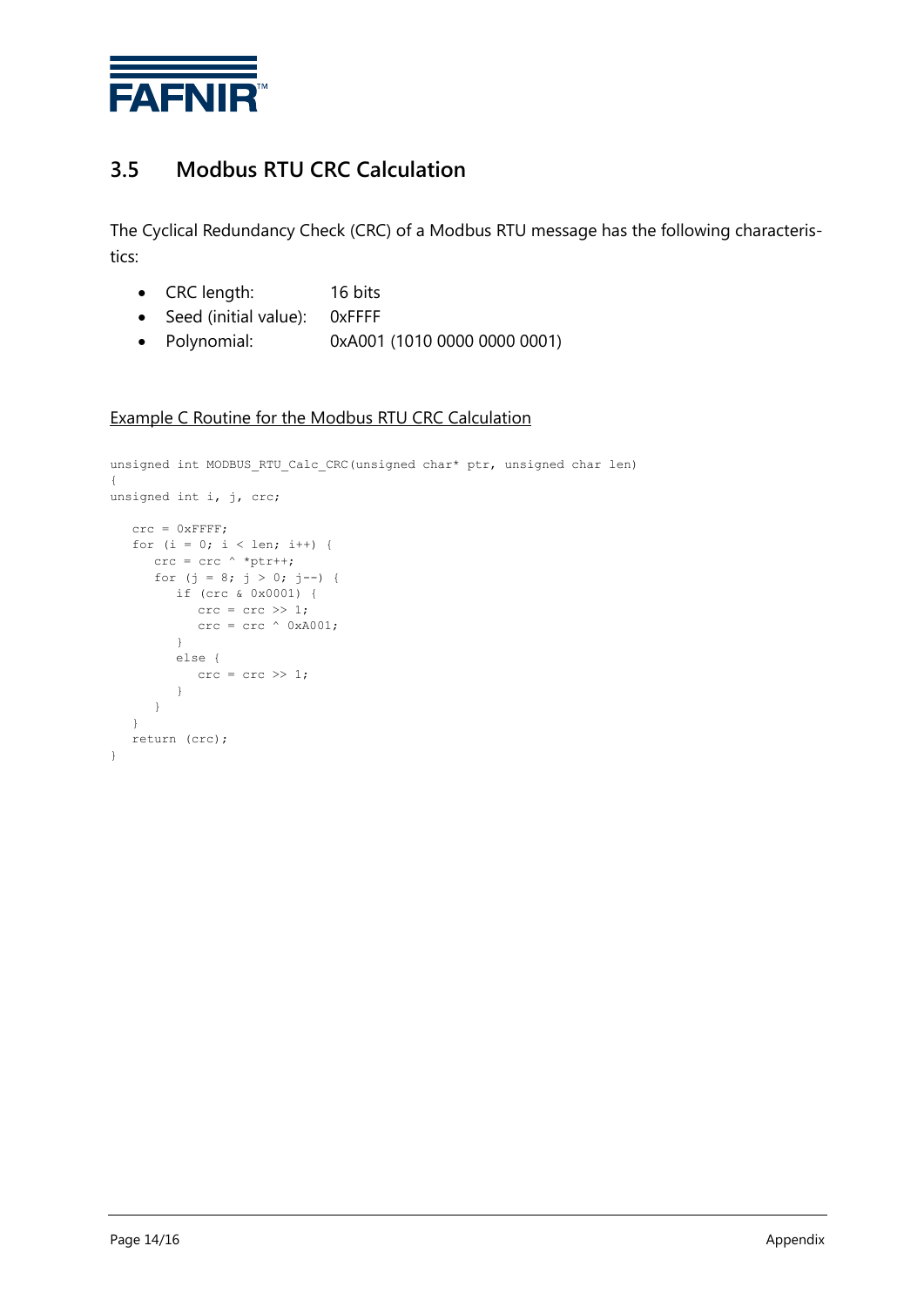

# <span id="page-16-0"></span>**3.6 Modbus RTU Communication Examples**

## **Read the serial number of the probe**

The serial number is available in the register pairs 0x0000/0x0001 (Big Endian) and 0x0100/0x0101 (Little Endian). Reading the serial number in Big Endian format from a probe with slave address 1 using Function Code 03 looks like this: Request: 01 03 00 00 00 02 C4 0B Response: 01 03 04 00 02 31 71 8E 47 Evaluation: Register 0x0000 = 0x0002 Register 0x0001 = 0x3171  $\Rightarrow$  Serial number = 0x00023171 = 143729

#### **Read all static values of the probe**

Reading all static values in Big Endian format from a probe with slave address 1 using Function Code 03 looks like this: Request: 01 03 00 00 00 0C 45 CF Response: 01 03 18 00 02 31 71 05 08 03 04 01 03 00 02 0B 0D 00 6F 00 02 00 05 00 00 00 00 BC 97 Evaluation: Serial number, Register 0x0000/0x0001 = 0x00023171 = 143729 Firmware version, Register 0x0002/0x0003 = 0x05080304  $\rightarrow$  V5.8.3.4 Protocol version, Register 0x0004 =  $0x0103 \rightarrow 1.03$ Probe type, Register 0x0005 = 0x0002  $\rightarrow$  Standard Probe length in mm, Register  $0x0006 = 0x0B0D \rightarrow 2829$  mm Probe length in inch, Register  $0 \times 0007 = 0 \times 006F \rightarrow 111$  inch Number of floats, Register 0x0008 = 0x0002  $\rightarrow$  2 floats Number of discrete temperature sensors, Register 0x0009 = 0x0005  $\rightarrow$  5 temp. sensors Status of probe, Register 0x000A =  $0x0000 \rightarrow$  Status = ok Number of density modules, Register 0x000B = 0x0000  $\rightarrow$  0 density modules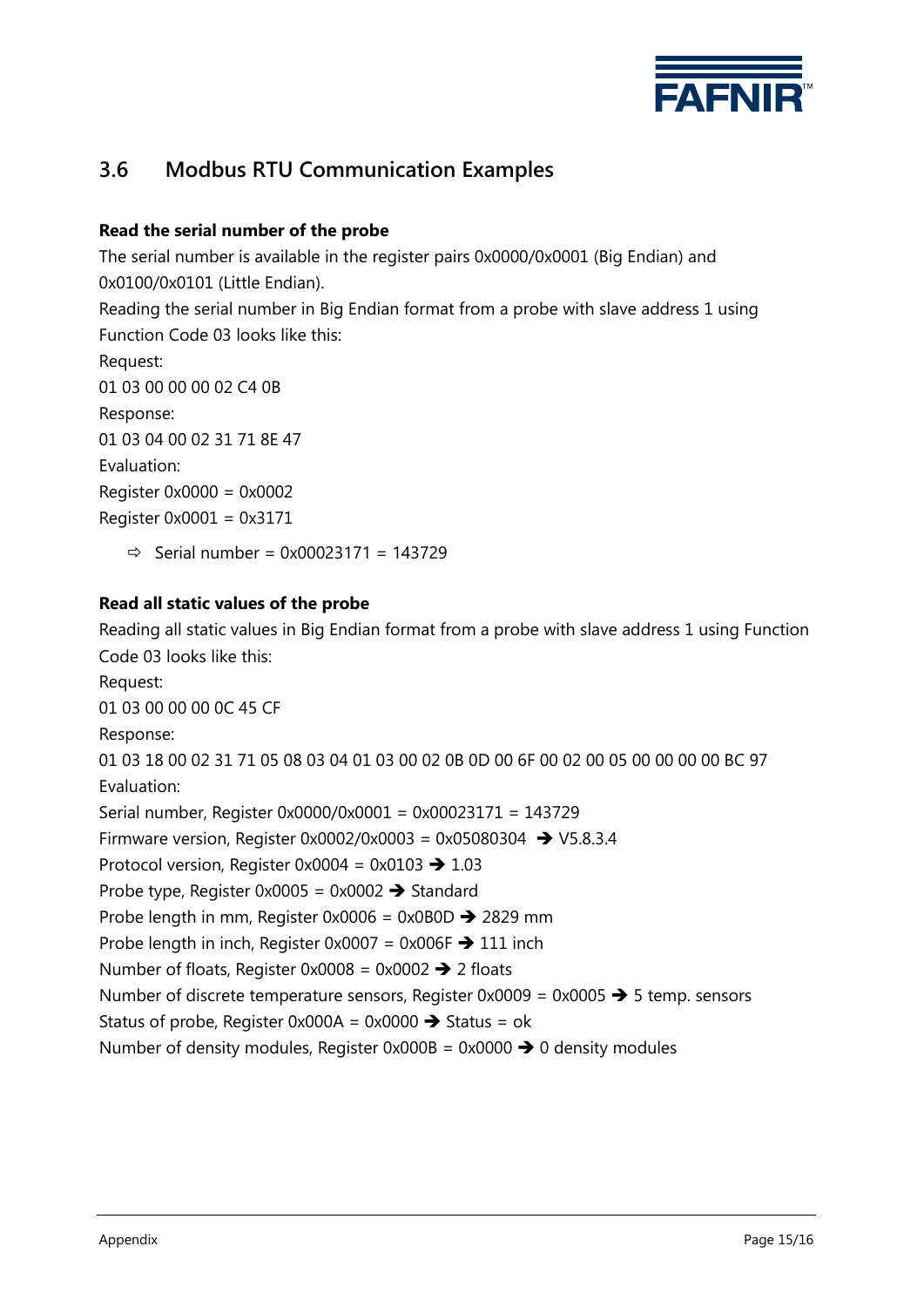

#### **Read the level of product**

The level of product is available as 32-bit floating point value in metric and US units. Relevant registers for the level of product in metric units:

- 0x0020/0x0021 format [12][34], Big Endian
- 0x0120/0x0121 format [21][43], Big Endian, Bytes Swapped
- 0x0220/0x0221 format [43][21], Little Endian, Bytes Swapped
- 0x0320/0x0321 format [34][12], Little Endian

Relevant registers for the level of product in US units:

- 0x0420/0x0421 format [12][34], Big Endian
- $0x0520/0x0521$  format [21][43], Big Endian, Bytes Swapped
- 0x0620/0x0621 format [43][21], Little Endian, Bytes Swapped
- 0x0720/0x0721 format [34][12], Little Endian

Reading the level of product from a probe with slave address 1 in metric units and format [43][21] (Little Endian, Bytes Swapped) using Function Code 04 looks like this:

Request: 01 04 02 20 00 02 71 B9 Response: 01 04 04 FB 26 04 45 E8 58 Evaluation: Register  $0 \times 0220 = 0 \times F B26$ Register 0x0221 = 0x0445  $\Rightarrow$  Level of product = 0x450426FB = 2114.436 mm

#### **Read level of product, level of water and average temperature**

The level of product is available as 32-bit floating point value in metric and US units. Reading level of product, level of water and average temperature from a probe with slave address 1 in metric units and format [12][34] (Big Endian) using Function Code 03 looks like this: Request: 01 03 00 20 00 06 C4 02 Response: 01 03 0C 45 04 26 F7 44 38 0C 31 41 CE 6E 69 10 B7 Evaluation: Level of product, Registers  $0x0020/0x0021 = 0x450426F7$   $\rightarrow$  2114.435 mm Level of water, Registers 0x0022/0x0023 = 0x44380C31  $\rightarrow$  736.190 mm Average temperature, Registers  $0 \times 0024/0 \times 0025 = 0 \times 41$ CE6E69  $\rightarrow$  25.804 °C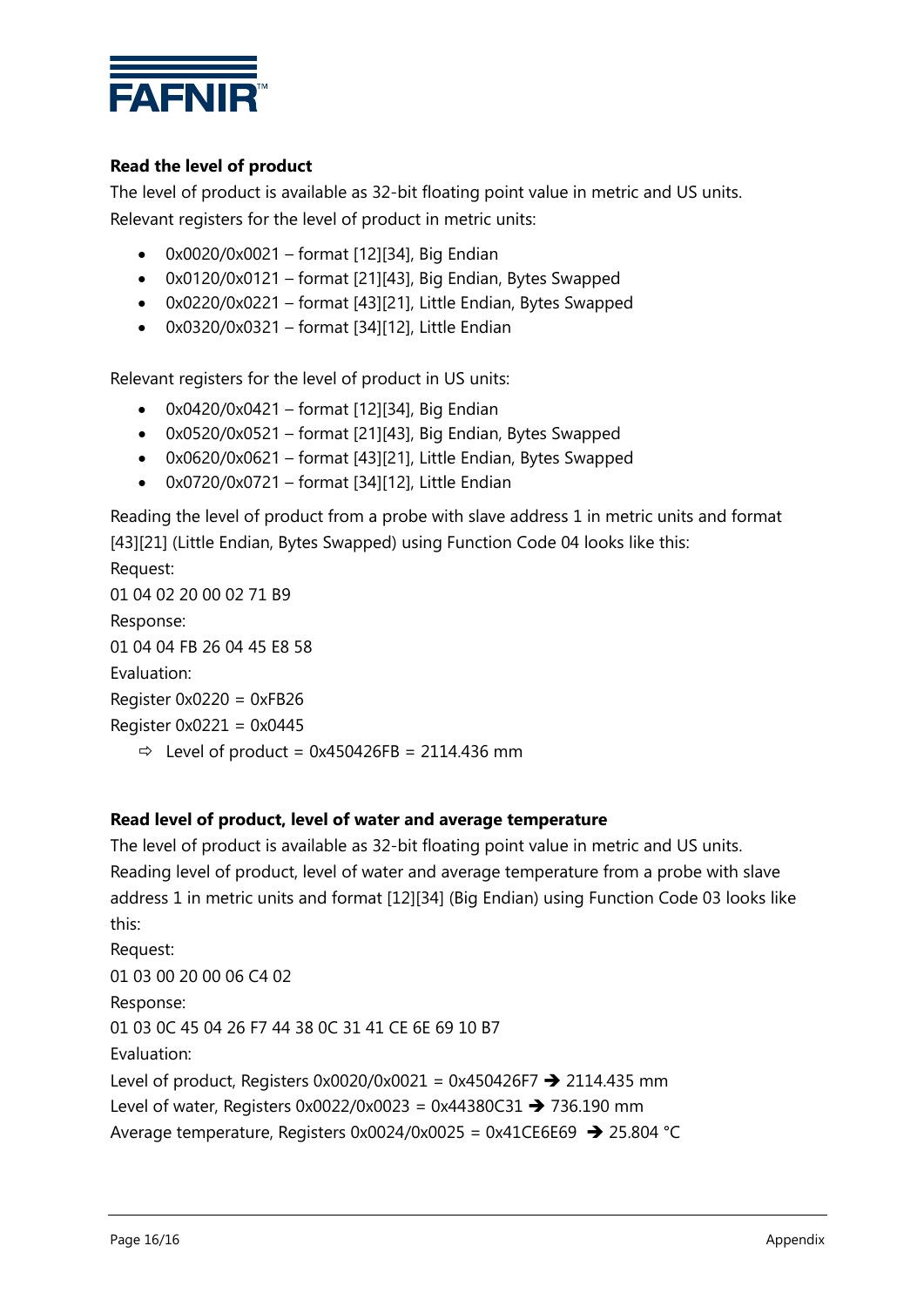